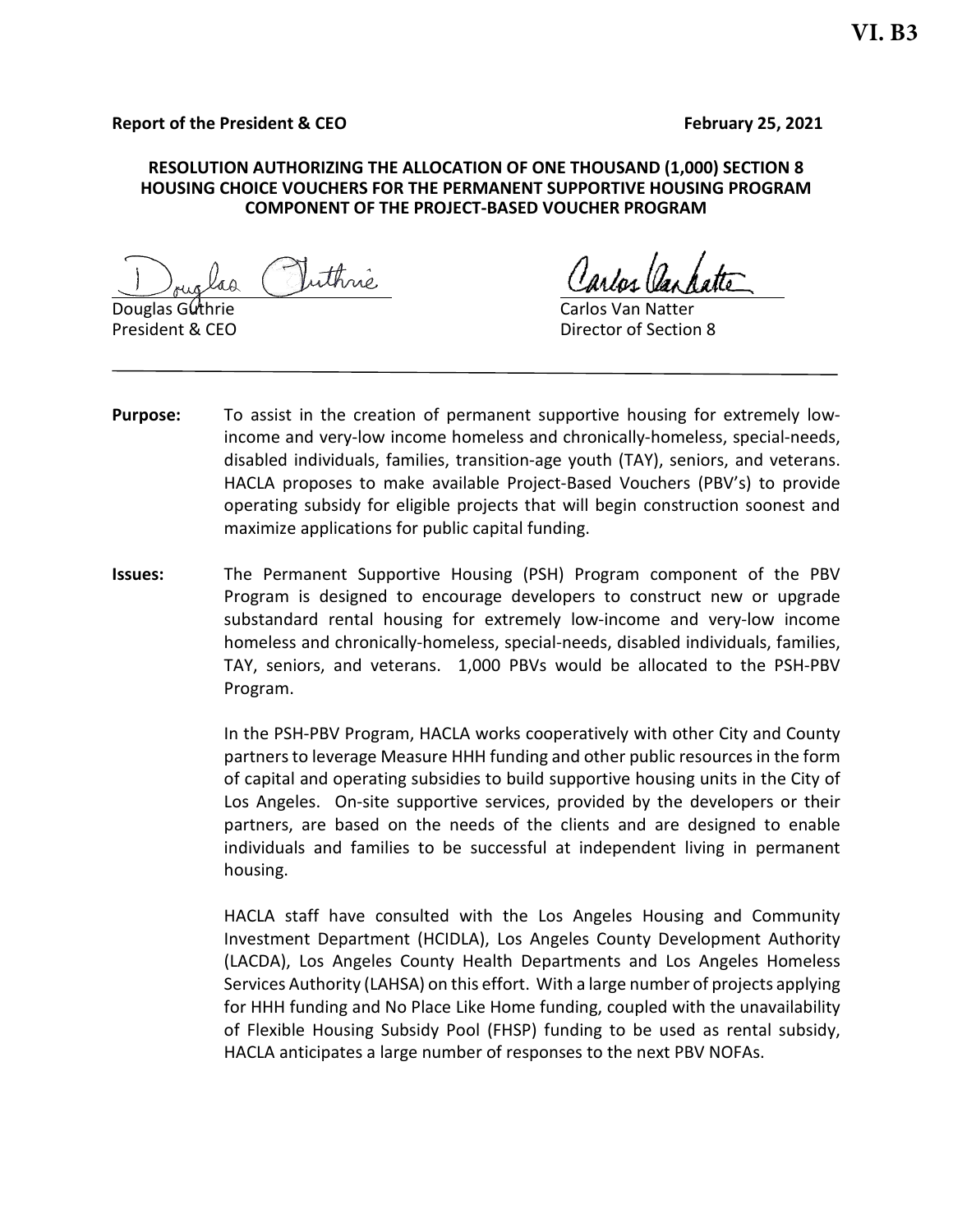HACLA may provide project-based assistance for up to 20 percent of its Consolidated Annual Contributions Contract (ACC) authorized units, and may project base an additional 10% of their authorized units for projects serving the homeless. Currently HACLA has project-based 21.6% of its allocated units.

### **Current Request**

In order to further assist the local collaborative effort to increase the number of Permanent Supportive Housing projects in the City, the Section 8 Department estimates that it has the capacity to commit 1,000 additional PBVs for projects that have capital funding committed and are in an advanced state of readiness. HACLA requests to allocate 1,000 vouchers for the PSH PBV program, and intends to make these PBVs available to developers in PBV Notices of Funding Availability (NOFAs) published in 2021. These PBVs will count toward satisfying the commitment made by HACLA in the Memorandum of Understanding (MOU) with HCIDLA and the L.A. County Health Departments to award up to 5,000 PSH-PBVs over a five-year period. Due to accelerated commitments and alignment with HCID's dashboard in the counting of units, HACLA will actually award 7,500 PSH-PBVs in four years rather than five. This is anticipated to be the final extent of HACLA's PSH PBV commitment taking into account the HUD mandated PBV cap and HACLAs own PBV needs, including public housing redevelopment.

## **Vision Plan: PLACE Strategy #4: Steward efforts to reduce and alleviate homelessness**

With Board approval, this proposal will result in 1,000 permanent supportive housing units reserved for housing the homeless and chronically homeless.

# **PEOPLE Strategy #9: Increase access to mental health services including peerto-peer support**

HACLA requires owners of PBV projects to provide supportive services to all PBV participants as a condition of the award of PBVs to the project, which includes access to mental health services.

## **PEOPLE Strategy #12: Improve access to physical health services**

HACLA requires owners of PBV projects to provide supportive services to all PBV participants as a condition of the award of PBVs to the project, which includes access to physical health services.

**Funding:** The Chief Administrative Officer confirms the following: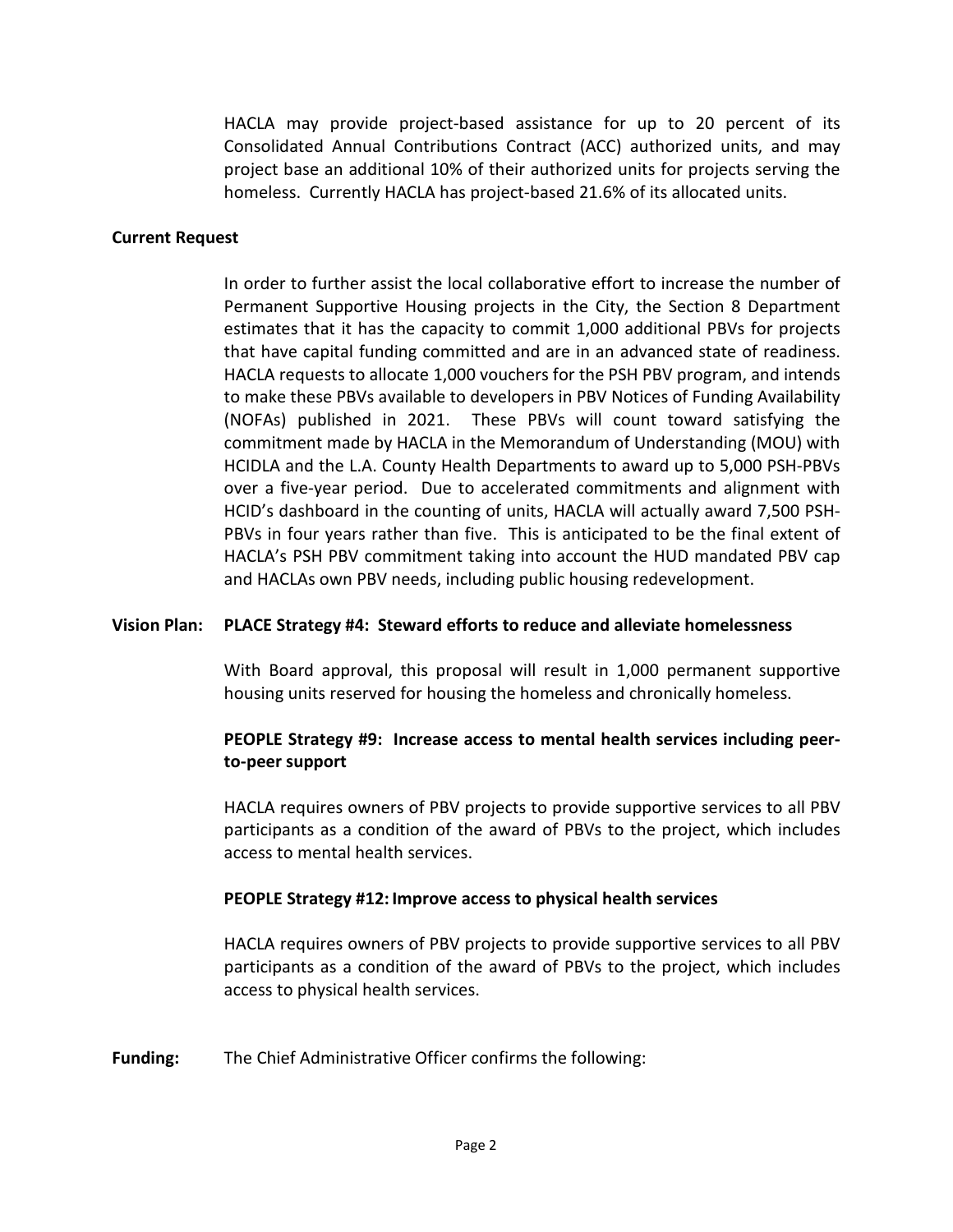*Source of Funds:* Vouchers will be project-based from the existing allocation of 50,969 Section 8 Housing Choice Vouchers and paid for using Section 8 Housing Assistance Payments (HAP) funding.

*Budget and Program Impact:* The PBVs will provide monthly Section 8 Housing Assistance payments for 1,000 households for 20 years. Although the PBVs will be awarded to projects in 2021, HAP payments will not be made until the construction has been completed and the units are leased. The necessary funds will be available and included in the corresponding HACLA budget year.

- **Environmental Review:** PBV projects are subject to environmental reviews conducted by the Responsible Entity for the City of Los Angeles, the Housing and Community Investment Department. Each project will be in compliance with NEPA and CEQA prior to the execution of AHAP contract.
- **Section 3:** HACLA requires Economic Opportunity Plans (EOPs) in conformity with the requirements of its Section 3 Guide and Compliance Plan for the proposed projects during the NOFA submission. Developers must commit to comply with Section 3 requirements and work with general contractors who will fulfill their Section 3 requirements. Specific goals and targets will be agreed upon during hiring of the general contractor prior to project construction commencement.

**Attachment**: Resolution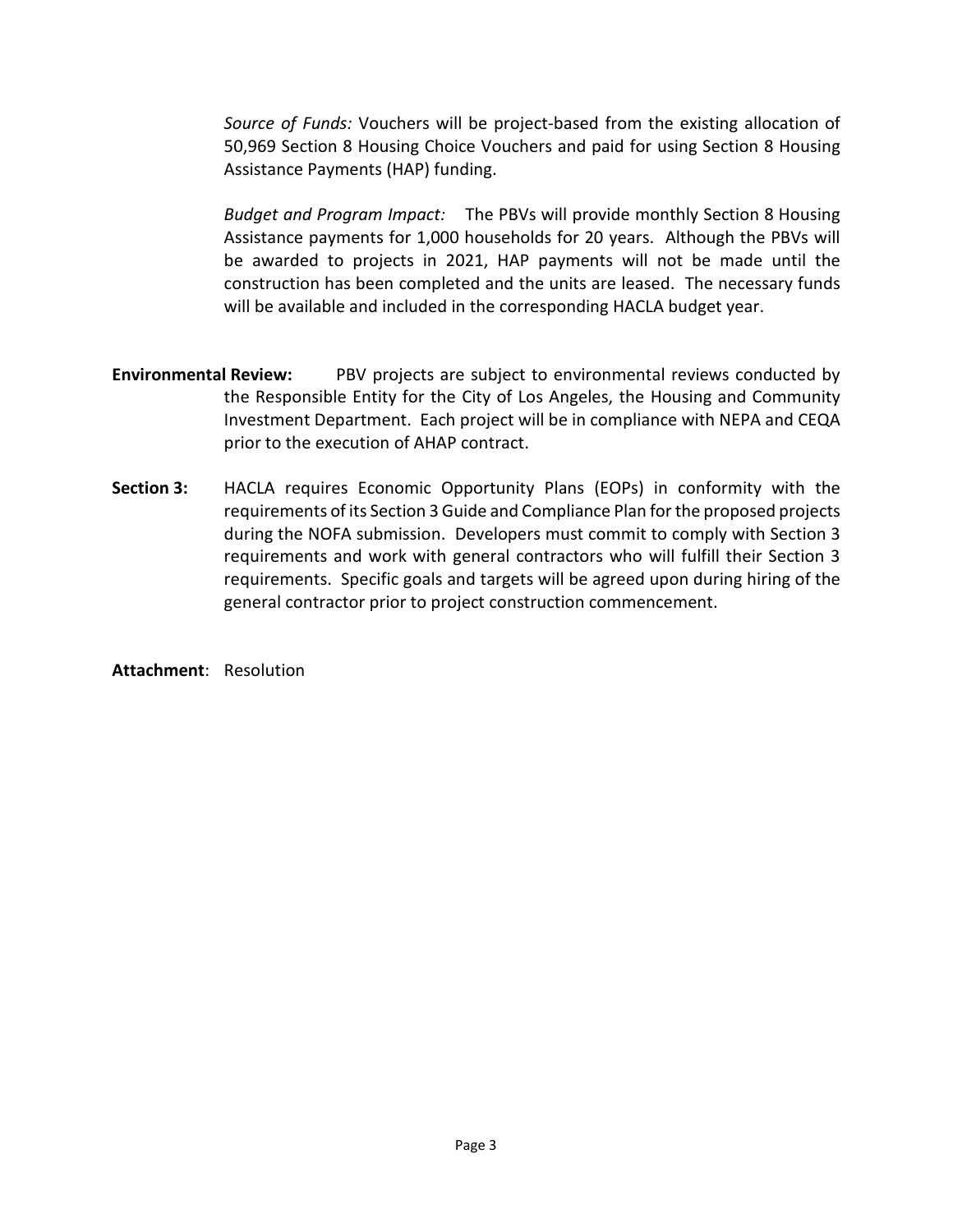**RESOLUTION NO.\_\_\_\_\_\_\_\_\_\_\_\_**

# **RESOLUTION AUTHORIZING THE ALLOCATION OF ONE THOUSAND (1,000) SECTION 8 HOUSING CHOICE VOUCHERS FOR THE PERMANENT SUPPORTIVE HOUSING PROGRAM COMPONENT OF THE PROJECT-BASED VOUCHER PROGRAM**

**WHEREAS**, HACLA's Permanent Supportive Housing Program (PSHP) component of the Project-Based Voucher (PBV) Program provides operating subsidies to extremely low-income and very low-income homeless and chronically-homeless, special-needs disabled individuals, families, transition-age youth, seniors and veterans combined with on-site supportive services;

**WHEREAS**, the PSHP PBV Program is designed to encourage developers to construct new or upgrade substandard rental housing for these populations, and 1,000 PBVs would be allocated to the program;

**WHEREAS,** HACLA works cooperatively with other City and County partners to leverage Measure HHH funding and other public resources in the form of capital and operating subsidies to build supportive housing units in the City of Los Angeles;

**WHEREAS**, in the PSHP PBV Program, on-site supportive services, provided by the developers or their partners, are based on the needs of the clients and are designed to enable individuals and families to be successful at independent living in permanent housing;

**WHEREAS**, HACLA desires to further assist the local collaborative effort to increase the number of permanent supportive housing units in the City;

**WHEREAS**, due to the unavailability of other sources of operating funding, HACLA anticipates a large number of responses to the next PBV NOFAs;

**WHEREAS,** HACLA satisfied the commitment made in the MOU with HCID and the L.A. County Health Departments to award up to 5,000 PSH-PBVs over a five-year period, meeting the goal in three years, and has chosen to increase that commitment to 7,000 PSH-PBVs; and

**WHEREAS,** a Housing Authority may provide project-based assistance for up to 20 percent of the Consolidated Annual Contributions Contract (ACC) authorized units, and may project base an additional 10% of their authorized units for projects serving the homeless, and HACLA has project-based 21.6% of its allocated units.

/ / / / / /